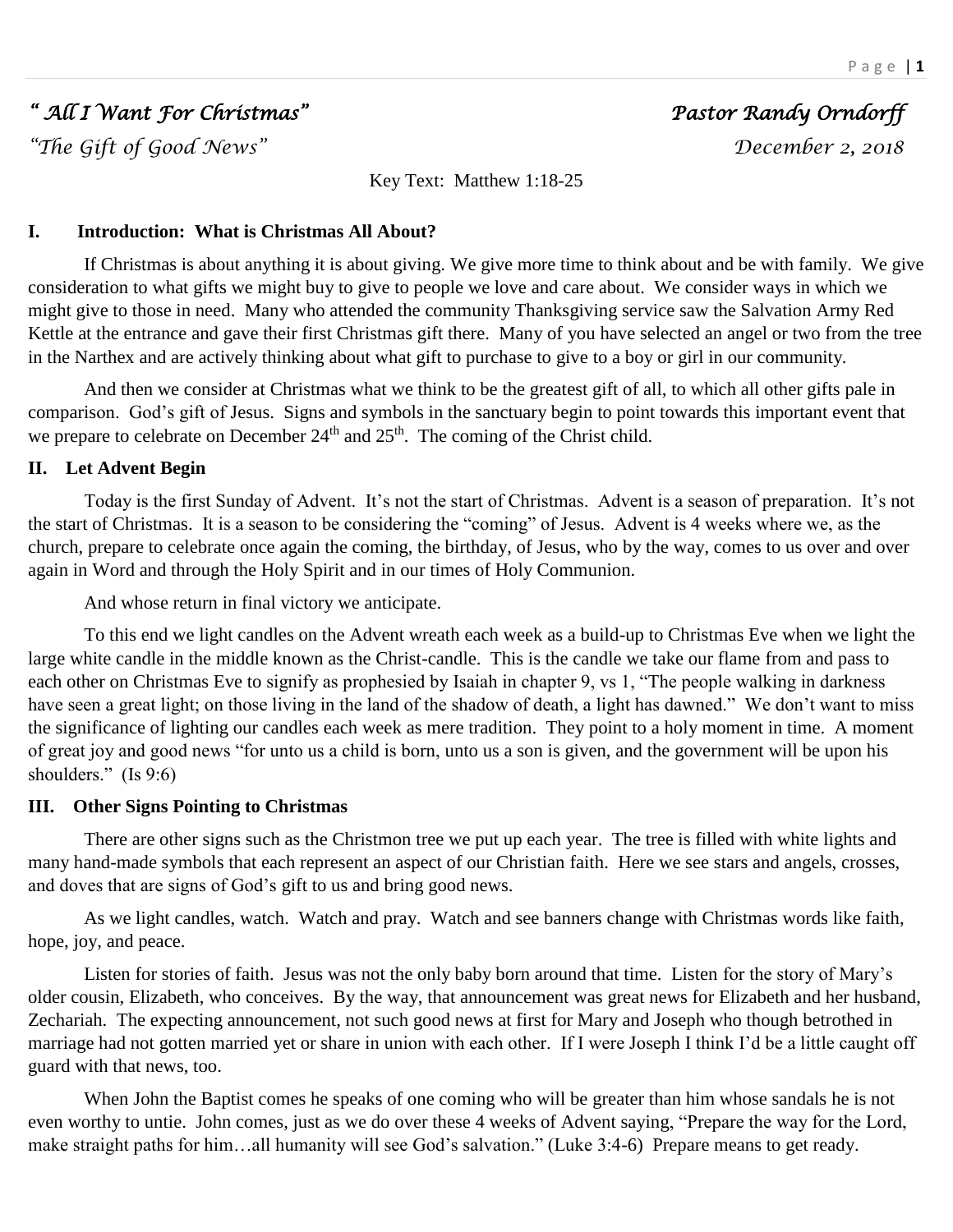## **IV. Preparing For Christmas Can Get Fuzzy**

Through Advent we are to prepare ourselves through worship, study, prayer, and in our giving and preparing to give towards our Best Gift to Jesus.

I'll admit preparing for the coming of Jesus at Christmas can get a little fuzzy. I think because in our culture Christmas stuff starts going up in stores the  $1<sup>st</sup>$  of October. Lights and decorations start going up before Thanksgiving. And today is actually the first Sunday in Advent. When are we supposed to start to feel or get into the "Christmas" spirit?

You may have already started shopping or not. That's not the point. It's about preparing yourself, your Spirit, your mind, and heart for the best at what Christmas has to offer.

You may be coming to Christmas this year struggling because of some circumstance or situation you've gone through this past year. We're aware there has been a lot of loss this year of loved ones and friends. Empty seats around a table remind us of loved ones gone from our sight that leave empty spaces in our hearts, even though we have faith that one day we'll see them again. There have been relationship breakdowns, mental challenges for some, issues at work, health challenges, and yet here we are as the Body of Christ searching for answers, finding support, looking for hope and healing. And it is God among us who comes to us over and over in the person of Jesus who desires us to find peace, hope, comfort, assurance, and love in this season.

#### **V. Good News May Be Bad News at First**

I heard Dr. Sondra Wheeler, who wrote the book The Minister as Moral Theologian, professor at Wesley Theological Seminary in a clergy ethics training session this week say, "The Gospel may be bad news before it's good news!"

Friends, we all face tough, challenging, life changing, life shaping situations year in and year out. Does anything stay the same?

Wonder how Joseph received that initial news here in Matthew 1?

Joseph finds out Mary is pregnant. He knows it's not him. Doesn't seem like such good news does it?

He is ready to divorce her quietly, which he thinks is the most gracious thing to do. Still does not sound like good news. I think for most families who have gone through divorce it's not good news. Some do navigate this with more grace than others.

Then an angel shows up. That's pretty startling in and of itself. And it's always coupled with "Do not be afraid." Sure thing!

Then what seems like bad news begins to turn into some good news. The angel proceeds to inform Joseph of God's greater plan. Do you ever wish to know God's greater plan? Have you ever been able to get a glimpse of a bigger picture God has?

Has God shown up in any sort of way to bring some clarity to a tough place you've been in to bring some hope and healing to your life? Some good news?

## **VI. Joseph Gets to Name This Child**

Here's the news Joseph learned about. "Do not be afraid to take Mary as your wife. What is conceived in her is from the Holy Spirit." Now, think about this. Do you think Joseph really understood what and how this happened? Likely not. He has to take this information by faith.

Joseph is told Mary "will give birth to a son and Joseph, you will give him the name Jesus". I like that play on words. For anyone who has had the privilege of naming a child, we "give" them that name. Naming is important to most of us.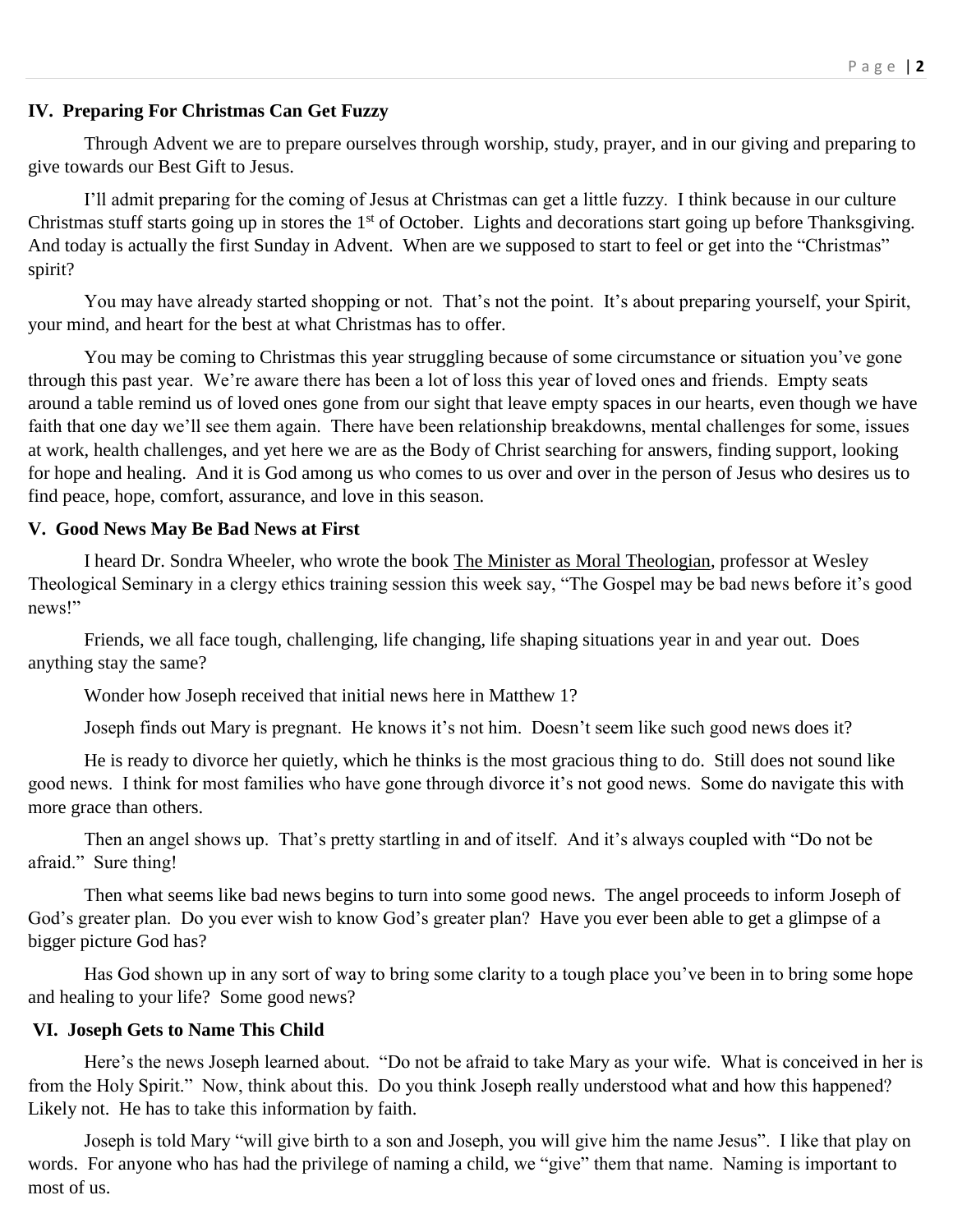Am I grateful my mother stopped my father from naming me. Know what he came up with? I'm almost embarrassed to tell you though I can laugh about it with you.

Randolph Rudolph Orndorff. That would be horrible! Though Rudolph has a nice Christmas connection. The James Randall connects back to my father, James Russell, to Joshua Randall to Julian Russell—all 4 generations JRO. Naming is important and though Joseph knew this baby was not his, he accepts the angel's words and has the privilege of naming the Savior of the World—Jesus.

The initial bad news gets a little better as the angel tells Joseph, "he will save his people from their sins".

All this to fulfill a prophecy from centuries earlier. "The virgin shall be with child and will give birth to a son, and they will call him Immanuel—meaning "God with us" (vs 23) from (Is7:14).

The bad news has turned into some good news and so Joseph does what the angel says. He faithfully obeys "and takes Mary home as his wife." (vs 24)

#### **VII. In the Bad Places of Life, God is With Us**

Friends, the good news is, even in the bad spots in life God is with us as well. Maybe we can't feel it or sense it, or maybe we don't even want it at the moment! It's just too painful, too confusing, too surreal. Maybe we feel a little like I imagine Joseph feeling at first—disillusioned.

And here comes Christmas and we are told or tell ourselves we are supposed to feel this or that. We are supposed to do this or that. Maybe we are all hyped up for Christmas, or maybe not. Or maybe what has transpired in life might just take us to a new and different, deeper, maybe more meaningful place.

A place where we come to understand the deeper and better and more sacred gifts of Christmas. Maybe to understand God's people back then, as well as today, had many things to wrestle with both personally, in their families and in their communities. The threat of Roman occupation were real. In fact, after Jesus' birth we may recall Herod giving an edict to kill all male babies in the region under two because he heard of some prophesy of some king being born and he was not about to have his "kingdom" torn from him.

Sometimes we get bad news before good news. Let's wrestle some with this old familiar story of Advent and Christmas. Let's wrestle with what might seem like bad news and how God works things together for good. (Rms 8:28)

#### **VIII. The Best News of All**

The best news of all in Matthew's text is that this child named Jesus will save his people from their sin. He will offer us the gift of salvation.

Jesus is the Greek form of Joshua that means "the Lord saves". That would be good news for the Jews in Mary and Joseph's day. Some would get it, others would try to stop it, others would be too busy and miss it.

Our hope is this Advent season, we will prepare ourselves to get it and in getting it, get life, get Jesus, get Salvation, get the good news and then share it and connect and reconnect ourselves and as many who will receive it with the greatest gift of Jesus and the faith, hope, and love that comes in this Christmas gift.

#### **VI. Closing Prayer**

Let us Pray:

Gracious, Life Giving, Promise Fulfilling God, signs are all around us. Christ is coming to earth. Christmas begins to draw near. We begin to prepare. We may have faced some challenges, personally or with friends. We recognize everything is not good news. We also recognize good does come out of bad. We are in need of Christ's powerful love, presence and healing grace. As we enter this season of Advent, awaken our hearts, awaken our spirits